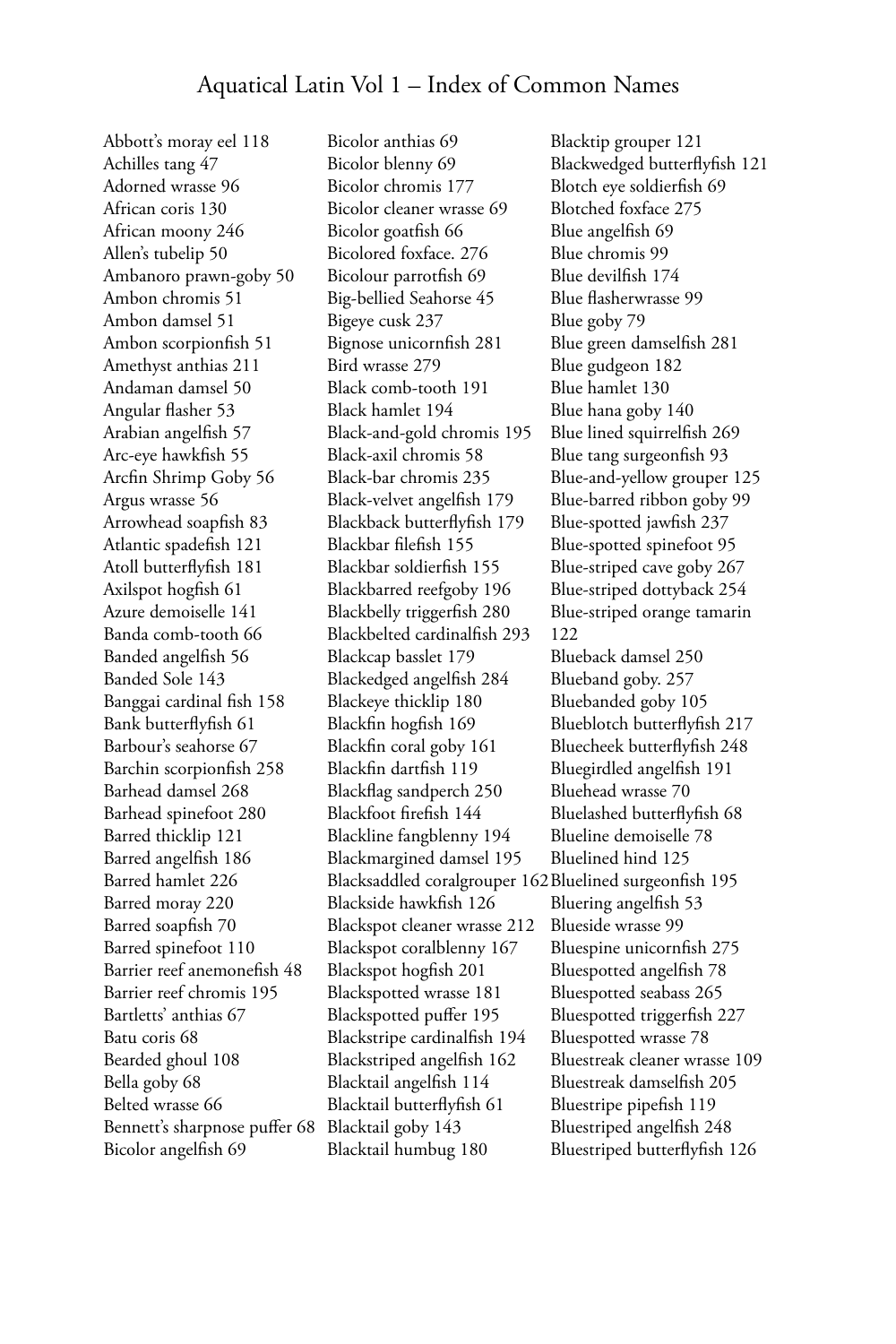Bluestriped fangblenny 236 Bluethroat triggerfish 48 Bluntheaded wrasse 50 Boomerang triggerfish 75 Bowtie damselfish 180 Brazilian Longsnout Butterflyfish 74 Brazilian basslet 74 Bridled goby 131 Bristle-tail file-fish 270 Broad-barred goby 145 Broadbarred firefish 54 Broadstriped cardinalfish 53 Brown dottyback 128 Brown surgeonfish 194 Brown-spotted spinefoot 255 Brownbanded bambooshark 227 Bundoon blenny 75 Burgess' butterflyfish 75 Butter hamlet 275 Bynoe goby 75 Caerulean damsel 78 Canary demoiselle 130 Canary fangblenny 204 Canary wrasse 89 Canarytop wrasse 165 Candy basslet 80 Candycane pygmy goby 79 Caribbean chestnut moray 80 Caribbean ocellated moray 200 Caribbean sharpnose-puffer 238 Carpet eel-blenny 258 Castelnau's jawfish 80 Cave bass 185 Celebes wrasse 81 Cenderawasih longnose 284 Chain moray 81 Chalk bass 270 Chameleon sand tilefish 87 Checkerboard wrasse 147 Cheeklined wrasse 108 Cheekspot wrasse 180 Chequered perchlet 150

Cherry Dottyback 82 Cherubfish 56 Chevron tang 140 Chinese zebra goby 292 Chiseltooth wrasse 183 Choat's wrasse 87 Chocolate hind 73 Chocolate surgeonfish 228 Chocolatedip chromis 109 Cinnabar goatfish 143 Clarion angelfish 92 Cloudy dascyllus 80 Clown coris 62 Clown anemonefish 199 Clown triggerfish 95 Cockatoo waspfish 264 Cockerel wrasse 116 Cocos-Keeling angelfish 93 Comet 50 Commerson's frogfish 94 Common bluestripe snapper 158 Compressed toby 94 Conde's wrasse 94 Coney 127 Conspicuous angelfish 95 Convict blenny 164 Copperband butterflyfish 238 Coral hawkfish 204 Coral hind 183 Cortez angelfish 293 Cortez rainbow wrasse 169 Creole wrasse 210 Creole-fish 127 Cross' damsel 97 Crown squirrelfish 107 Crowned puffer 96 Curious wormfish 98 Cutribbon wrasse 152 Damselfish 88 Darkfin hind 276 Dartfish Goby 93 Dash-and-dot goatfish 66 Decorated goby 106 Decoy scorpionfish 250

Compressed Ribbon Goby 94 Eastern triangular butterflyfish Deepwater wrasse 67 Dhiho's seahorse 250 Diadem dottyback 107 Diagonal butterflyfish 121 Diagonal shrimp goby 108 Diamond blenny 73 Diana's hogfish 108 Disco blenny 251 Doctorfish 86 Dotted wrasse 227 Double whiptail 116 Double-striped dottyback 72 Doubleband surgeonfish 267 Doubletooth soldierfish 144 Dracula shrimp-goby 111 Dusky batfish 216 Dusky jawfish 285 Dusky tilefish 98 Dusky wrasse 177 Dwarf hawkfish 121 Dwarf moray 180 Dwarf seahorse 293 67 Eight-lined wrasse 200 Eightband butterflyfish 200 Elegant firefish 106 Elegant unicornfish 115 Elongate dottyback 115 Elongate surgeonfish 178 Elongate unicornfish 168 Emerald coral goby 288 Emperor angelfish 150 Emperor red snapper 246 Epaulette shark 199 Eritrean butterflyfish 211 Eschmeyer's scorpionfish 118 Esteemed Dottyback 108 Exquisite wrasse 120 Eyestripe surgeonfish 112 False cleanerfish 265 False leopard 203 False moorish idol 109 False puffer 222 False stonefish 107 Fantail filefish 253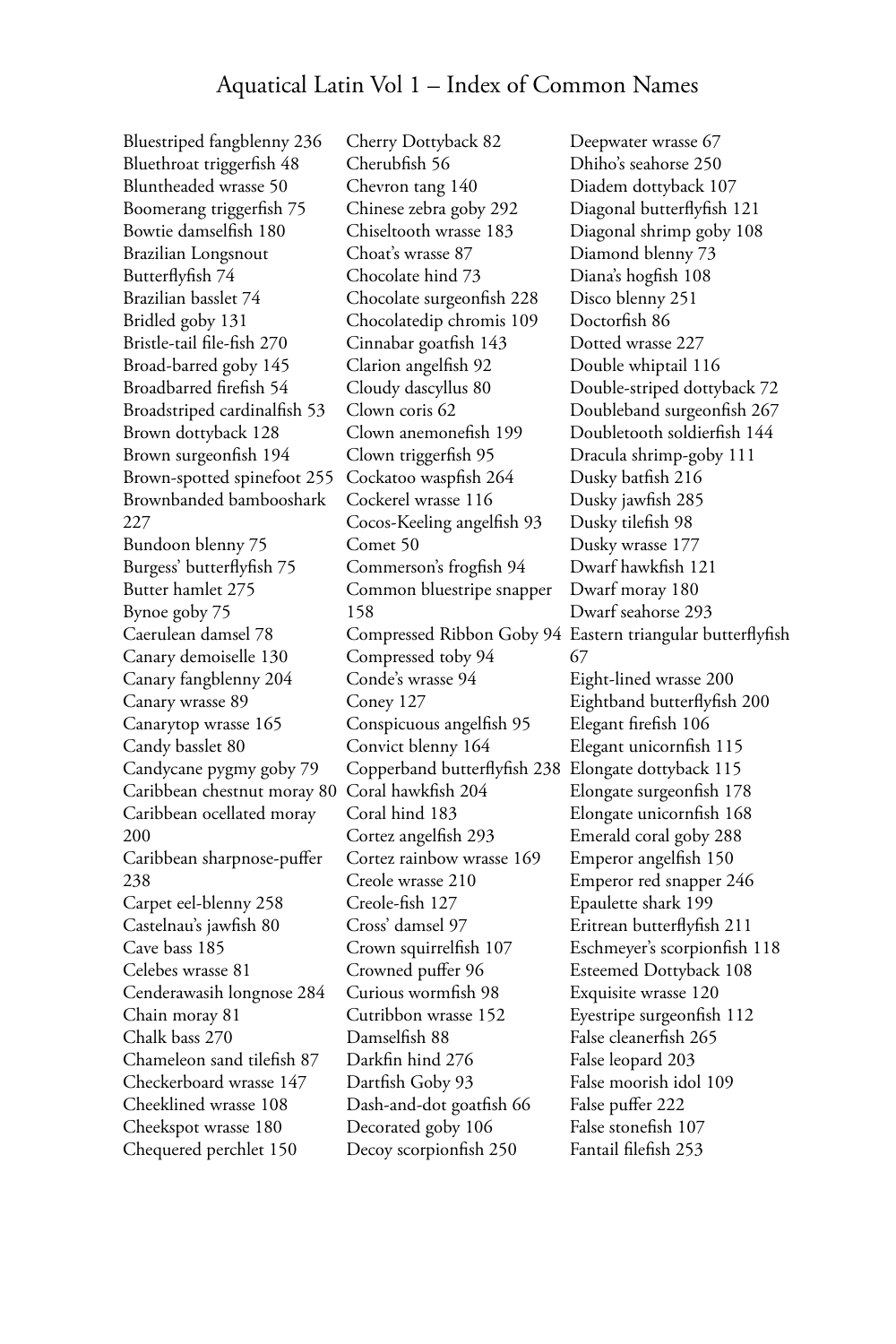Filament-finned prawn-goby 192 Filamentous wrasse 122 Fimbriated moray 123 Finespotted comet 56 Fingered dragonet 105 Fire clownfish 179 Fire goby 175 Fire-tail devil 100 Firetail dottyback 123 Five-lined cardinalfish 233 Five-lined coral goby 233 Fivestripe wrasse 233 Flagfin prawn goby 188 Flagtail shrimpgoby 292 Flame angel 168 Flame anthias 150 Flame hawkfish 57 Flame wrasse 156 Flameback angelfish 59 Flamefish 175 Flasher scorpionfish 174 Floral wrasse 87 Floral blenny 183 Forktail blenny 59 Four-lined wrasse 267 Foureye butterflyfish 80 Fourline wrasse 232 Fourspot butterflyfish 232 Foxface 282 Fragile cardinalfish 126 French angelfish 210 Frillfin turkeyfish 184 Frostfin cardinalfish 146 Garibaldi damselfish 238 Geoffroy's wrasse 131 Geographic wrasse 131 Ghost pipefish 100 Giant grouper 162 Gilbert's cardinalfish 131 Gilded triggerfish 61 Gold-saddle goatfish 100 Gold-specs jawfish 234 Goldbar wrasse 140 Goldbelly damsel 60 Golden angelfish 59

Golden damselfish 60 Golden Hawkfish 288 Golden trevally 252 Goldenstriped soapfish 249 Goldentail moray 183 Goldlined spinefoot 135 Goldspot goby 268 Goldstripe wrasse 292 Goldtail demoiselle 210 Gorgeous prawn-goby 285 Gray angelfish 56 Graysby 97 Great seahorse 158 Green moray 127 Green birdmouth wrasse 78 Green clown goby 58 Green razorfish 253 Greenband goby 234 Greenbanded goby 186 Greyface moray 269 Greyhead wrasse 165 Griffis' angelfish 135 Guineafowl puffer 181 Gulf toadfish 69 Hairfin Triggerfish 122 Hairfinned leatherjacket 156 Hairy blenny. 197 Half-and-half chromis 152 Halfbarred goby 247 Halfmoon triggerfish 89 Harlequin bass 269 Harlequin filefish 167 Harlequin hind 219 Harlequin sandsmelt 226 Harlequin snake eel 93 Harlequin sweetlips 85 Harlequin tuskfish 121 Hartzfeld's cardinalfish 140 Hawaiian butterflyfish 269 Hawaiian cleaner wrasse 215 Hawaiian dascyllus 48 Hawaiian lionfish 66 Hawaiian Longfin Anthias 140 Hawaiian squirrelfish 287

Hawaiian whitespotted toby 155 Hawaiien Longfin Anthias 279 Hawkfish anthias 163 Hector's goby 140 Hedgehog seahorse 253 Helfrichs' dartfish 141 Herre's moray 143 High-hat 47 Highfin Blenny 128 Honey-head damsel 222 Honeycomb toby 155 Hooded butterflyfish 162 Horned bannerfish 279 Horse- shoe leatherjacket 145 Hosokawa's coral blenny 147 Humpback batfish 67 Humpback grouper 50 Humpback turretfish 131 Humphead wrasse 275 Hutomo's Anthias 147 Immaculate puffer 150 Indian goatfish 150 Indian gold-ring bristle-tooth 272 Indian Ocean mimic surgeonfish 272 Indian Ocean oriental sweetlips 281 Indian sail-fin surgeonfish 107 Indian triggerfish 150 Indigo hamlet 150 Indo-Pacific sergeant 277 Inexplicable shrimpgoby 151 Innerspotted sandgoby 151 Island hogfish 152 Jack-knifefish 162 Jansen's wrasse 155 Janss' pipefish 155 Japan surgeonfish 156 Japanese angelfish 152 Japanese Fringehead 271 Japanese swallow 247 Jewel moray 163 Jewelled blenny 121 Joan's Fairy Wrasse 156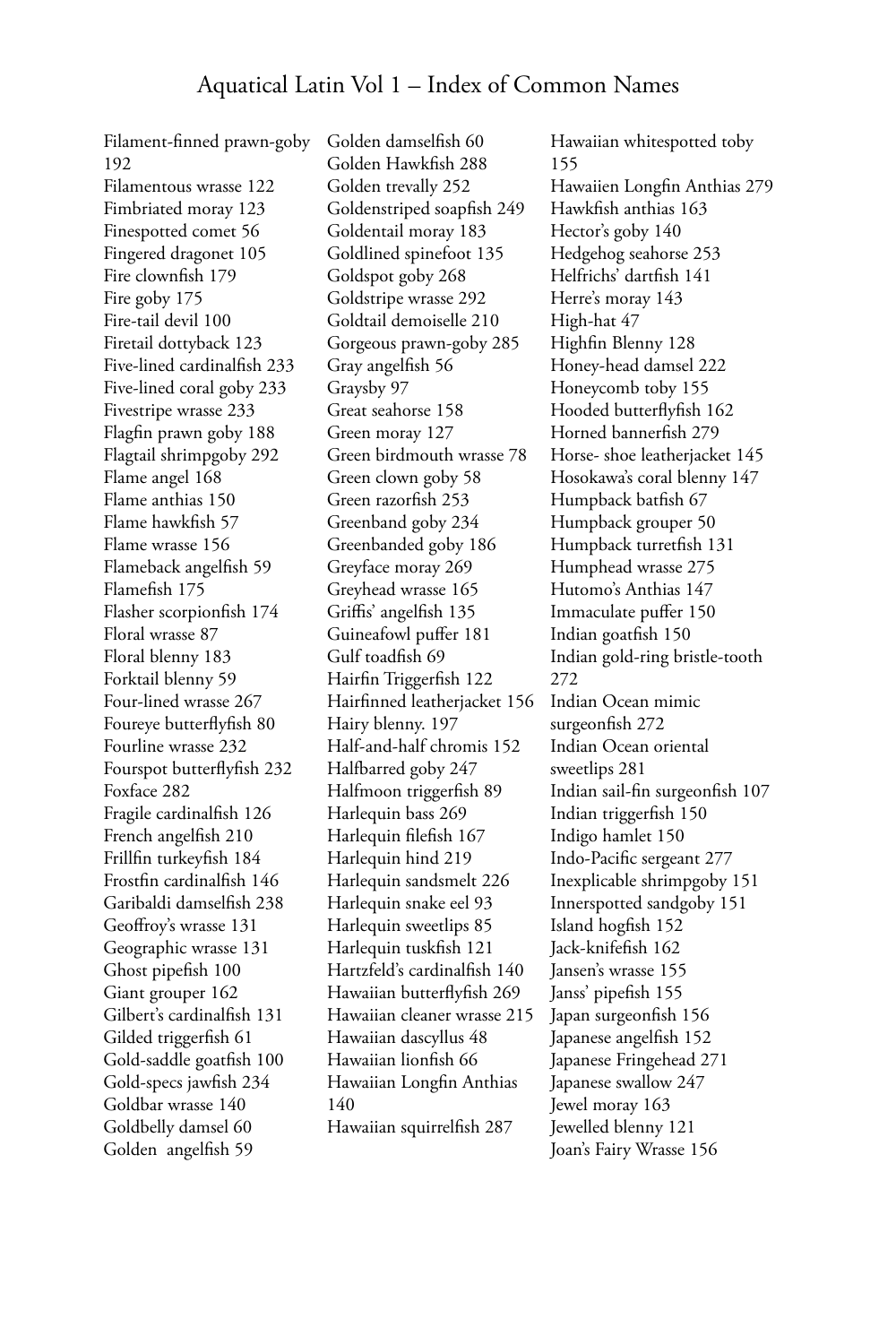Keyhole angelfish 269 Kidako moray 158 King angelfish 211 King demoiselle 235 Kishima flower sea bream 125 Longlure frogfish 186 Klunzinger's wrasse 240 Laboute's wrasse 160 Laced moray 122 Lacy scorpionfish 55 Lagoon shrimpgoby 100 Lance blenny 112 Lanceolate shrimpgoby 162 Lantern bass 65 Lantern toby 117 Large-banded blenny 255 Lattice soldierfish 280 Latticed butterflyfish 234 Latticed sandperch 92 Leaf scorpionfish 271 Leaflip Soapfish 227 Lemon damsel 183 Lemonpeel angelfish 124 Leopard grouper 237 Leopard hind 163 Leopard moray eel 210 Limbaugh's damselfish 165 Linear blenny 166 Lined butterflyfish 166 Lined chromis 165 Lined dartfish 134 Lined rockskipper 166 Lined seahorse 118 Lined Surgeonfish 166 Lined wrasse 166 Lipspot moray 86 Long-finned goby. 167 Long-rayed sand-diver 115 Longfin anthias 279 Longfin batfish 267

Longfin damselfish 108 Longfin dottyback 219 Longhorn cowfish 96 Longjaw squirrelfish 177 Longnose butterfly fish 124 Longnose hawkfish 273 Longnose surgeonfish 238 Longsnout butterflyfish 47 Longsnout seahorse 235 Longspined porcupinefish 146 Narrow-lined puffer 176 Lori's Fairy Basslet 168 Lubbock's wrasse 169 Luther's prawn-goby 170 Lyre-tail dart-goby 184 Lyretail hogfish 54 Lyretail dottyback 254 Magenta dottyback 221 Magnificent rabbitfish 175 Maiden goby 226 Maldive anemonefish 194 Mandarinfish 254 Mango angelfish 249 Manybar goatfish 186 Manyline perch 186 Map puffer 176 Marginate dascyllus 177 Margined coralfish 177 Maroon clownfish 272 Masked bannerfish 184 Masked goby 214 Masked grouper 49 Masked puffer 107 Masked spinefoot 226 McCosker's flasher 178 Messmate pipefish 139 Meteor perch 259 Midnight angelfish 197 Miller's damsel 116 Millet butterflyfish 183 Milne Bay Demoiselle 100 Mimic cardinal 210 Mirror butterflyfish 252 Molly miller 97 Monster shrimpgoby 201 Moon wrasse 169

Moorish idol 96 Moustache jawfish 167 Moyer's dragonet 185 Mozambique fangblenny 185 Mozambique scorpionfish 185 Mud goby 165 Mulatto conger 194 Multicolor angelfish 185 Multicolored dottyback 196 Mural goby 187 Narrowbar reefgoby 222 Needlespine coral goby 47 Neon damselfish 93 Neon goby 199 Neon Pygmy Goby 212 New Guinea wrasse 193 Nocturn goby 196 Nurse shark 90 Oblique-lined dottyback 227 Ocellate damselfish 277 Ocellated dragonet 200 Ocellated moray 244 Ochre-striped cardinalfish 94 Okinawa goby 201 Old glory 234 One-stripe anthias 121 Orange angelfish 123 Orange clownfish 213 Orange dottyback 49 Orange-back wrasse 59 Orange-lined triggerfish 275 Orange-spotted goby 71 Orange-striped goby 106 Orange-striped shrimpgoby 292 Orangeback angelfish 46 Orangeback bass 53 Orangeface angelfish 88 Orangefin anemonefish 89 Orangehead anthias 141 Orangehead Wrasse 153 Orangespine unicornfish 167 Orangespot surgeonfish 201 Orangetail dottyback 93 Orangethroat pikeblenny 49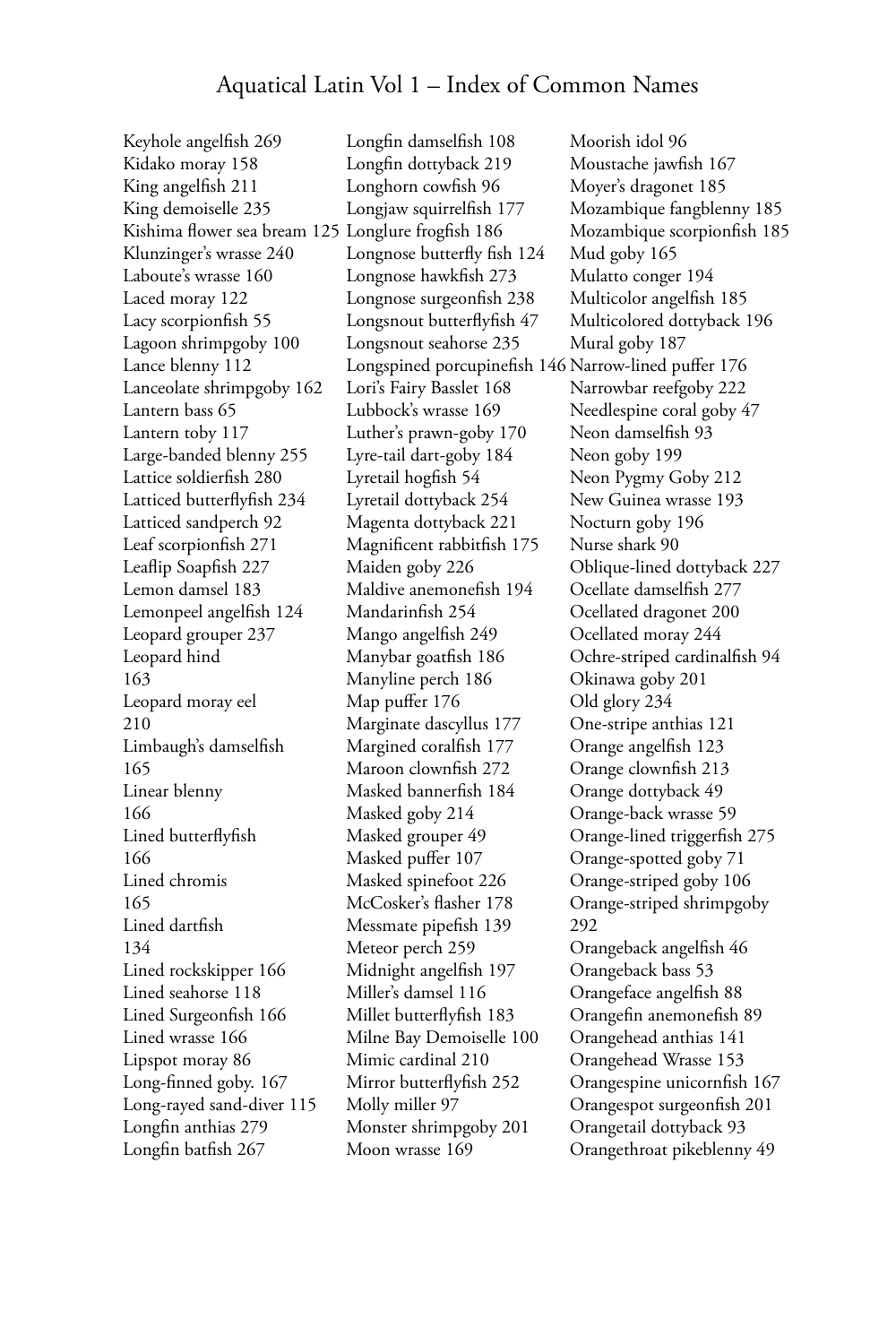Orbicular batfish 202 Orchid dottyback 127 Oriental flying gurnard 203 Ornamented wrasse 203 Ornate angelfish 68 Ornate butterflyfish 203 Ornate goby 203 Outrigger triggerfish 78 Oval butterflyfish 169 Oyster toadfish 266 Pacific creole-fish 93 Pacific double-saddle butterflyfish 275 Pacific graysby 207 Pacific Redstriped Hogfish 193 Paeony bulleye 72 Painted comber 246 Painted frogfish 215 Pale-barred coris 110 Paletail chromis 288 Palette surgeonfish 142 Papuan scorpionfish 207 Papuan toby 207 Pastel ringwrasse 110 Pastel tilefish 127 Pastel-green wrasse 86 Peach fairy basslet 110 Peacock hind 56 Peacock shrimpgoby 212 Peacock wrasse 212 Pearlscale angelfish 282 Pearlscale butterflyfish 288 Pelvic-spot wrasse 58 Pennant coralfish 47 Peppered moray 215 Peppermint angelfish 73 Peppermint bass 238 Peppermint goby 167 Periophthalma prawn-goby 213 Persian blenny 183 Phantom bannerfish 218 Picasso triggerfish 57 Picturesque dragonet 215 Pinecone fish 132

Pink anemonefish 213 Pink flasher 80 Pink squirrelfish 269 Pink-speckled shrimpgoby 164 Red-spotted blenny 89 Pinkbar goby 61 Pinktail triggerfish 280 Pinstriped basslet 183 Plaintail turkeyfish 240 Poison goby 91 Porkfish 281 Poss's Scorpionfish 221 Powderblue surgeonfish 164 Prickly leatherjacket 212 Princess anthias 251 Princess parrotfish 265 Purple reeffish 246 Purple sand tilefish 228 Purplelined wrasse 166 Purplemask angelfish 280 Purplemouth moray 280 Pygmy seahorse 67 Pyle's wrasse 228 Pyramid butterflyfish 219 Queen angelfish 89 Queen coris 125 Queen triggerfish 280 Queensland dottyback 232 Queensland yellowtail angelfis Reticulate boxfish 252 181 Raccoon butterflyfish 169 Radial firefish 234 Rainford's butterflyfish 234 Randall's prawn-goby 234 Rare wrasse 71 Razorfish 257 Red Anemonefish 239 Red Head Goby 227 Red lionfish 282 Red Sea bannerfish 152 Red Sea eightline flasher 200 Red Sea mimic blenny 134 Red shoulder wrasse 66 Red tail wrasse 88 Red-banded prawn-goby 121 Red-bar anthias 95 Red-belted anthias 239

Red-cheeked fairy basslet 147 Red-lined wrasse 71 Red-margined wrasse 238 Red-streaked blenny 256 Red-striped cardinalfish 177 Red-toothed triggerfish 194 Redback sand tilefish 176 Redbarred hawkfish 121 Redbreasted wrasse 121 Redcoat 240 Redeye goby 191 Redfin wrasse 239 Redhead Fairy Wrasse 252 Redlip Blenny 58 Redlip cleaner wrasse 239 Redmargin shrimpgoby 238 Redscaled Fairy Wrasse 239 Redspot wrasse 292 Redspotted Dwarf Goby 240 Redspotted hawkfish 216 Redspotted sandperch 245 Redtail butterflyfish 93 Redtail filefish 179 Redtail triggerfish 181 Reef butterflyfish 247 Regal angelfish 107 Reticulate dascyllus 235 Rhinocerus triplefin 236 Rhomboid wrasse 236 Ribbon moray 232 Ribbontail stingray 171 Richardson's moray 237 Richmond's wrasse 237 Ring- tailed cardinalfish 60 Ring-eye pygmy-goby 68 Ringed pipefish 105 Rock beauty 272 Rockmover wrasse 265 Rolland's demoiselle 237 Rosy razorfish 177 Royal dottyback 207 Royal gramma 168 Russet angelfish 221 Rusty angelfish 122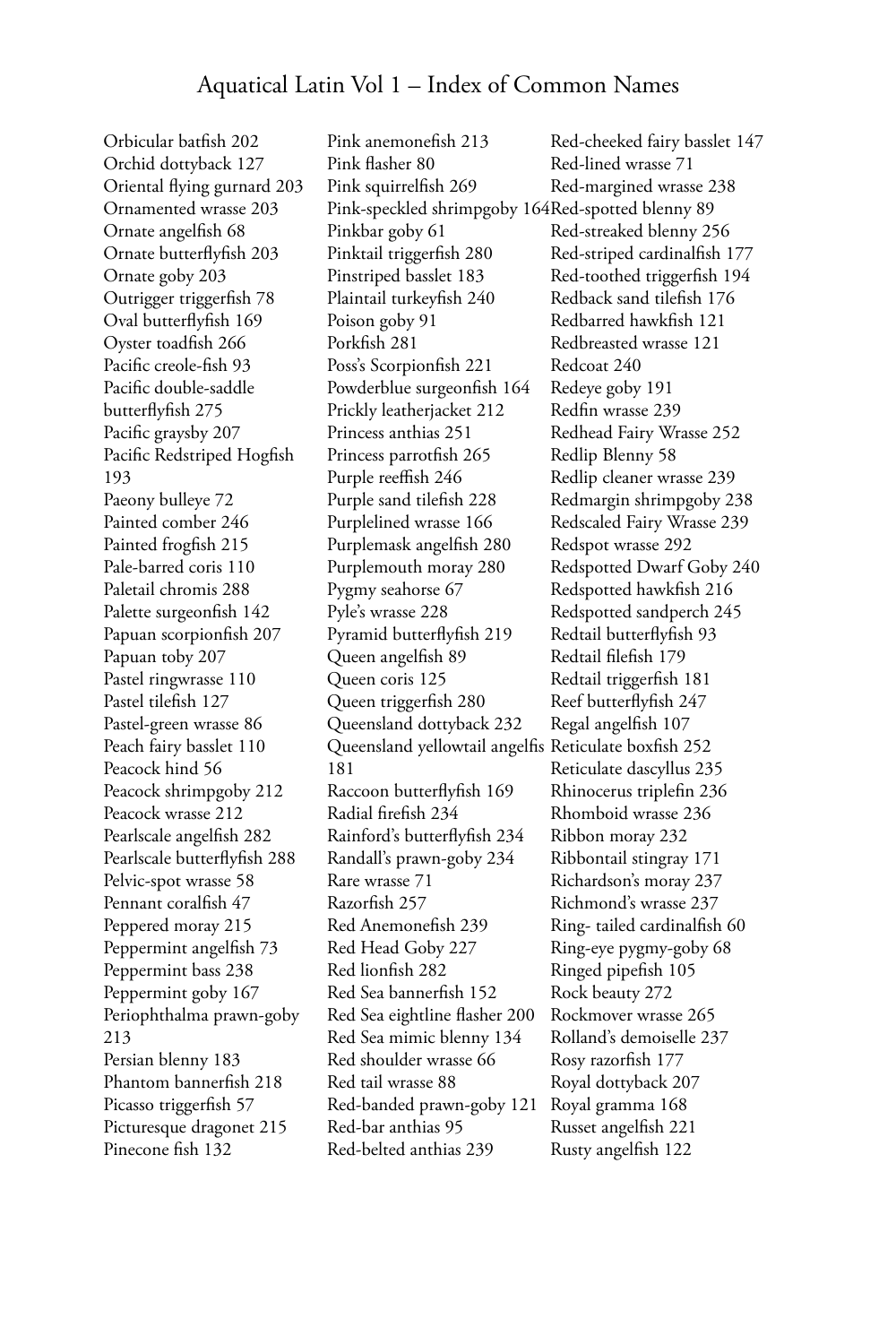Sabah dottyback 50 Saddle anemonefish 117 Saddle butterflyfish 117 Saddle wrasse 112 Saddleback clownfish 219 Saddled prawn-goby 164 Sailfin blenny 207 Sailfin dottyback 279 Sailfin snapper 253 Sailfin tang 279 Sammara squirrelfish 243 Sapphire damsel 212 Sapphire devil 99 Sargassum triggerfish 237 Sargassumfish 145 Scarlet frogfish 92 Scott's wrasse 246 Scrawled butterflyfish 182 Scribbled pipefish 152 Scribbled angelfish 111 Scripted Frogfish 246 Sea goldie 254 Seale's cardinalfish 246 Seaweed blenny 177 Sebae anemonefish 246 Segmented blenny 247 Semicircle angelfish 247 Sergeant-major 244 Sevenstriped cardinalfish 196 Severns' wrasse 248 Shadow goby 192 Shadowfin soldierfish 48 Shaggy angler 145 Sharknose goby 119 Sharp-headed wrasse 163 Sharpnose wrasse 195 Sharptail eel 74 Short dragonfish 111 Short-head seahorse 74 Shortfin turkeyfish 73 Shoulderbar soldierfish 159 Shy hamlet 135 Shy soldier 165 Silver moony 56 Singular bannerfish 250 Sixbar wrasse 140

Sixbar angelfish 249 Sixblotch hind 249 Sixline wrasse 144 Sixspot goby 248 Skunk clownfish 48 Slender giant moray 244 Slender grouper 164 Slendertail moray 133 Smalltail wrasse 83 Smith's damsel 251 Snooty wrasse 204 Snoutspot goby 118 Snowflake moray 192 Social wrasse 239 Sohal surgeonfish 251 Southern tubelip 61 Southseas devil 266 Spanish hogfish 240 Speckleback Shrimp Goby 156 Stellate puffer 255 Speckled blue grouper 99 Speckled damselfish 66 Speckled sandperch 144 Sphinx goby 252 Spider-eye puffer 51 Spikefin goby 134 Spinecheek anemonefish 69 Spiny chromis 219 Spinyhead blenny 253 Splendid dottyback 253 Splitlevel hogfish 182 Spot-fin porcupinefish 148 Spot-lined flasher 166 Spot-stripe dottyback 270 Spot-tail butterflyfish 200 Spotband butterflyfish 227 Spotbreast angelfish 179 Spotfin frogfish 197 Spotfin hogfish 226 Spottail coris 81 Spottail Shrimp Goby 162 Spotted unicornfish 74 Spotted coralgrouper 175 Spotted drum 227 Spotted garden-eel 140 Spotted goatfish 175 Spotted hawkfish 55

Spotted moray 184 Spotted prawn-goby 135 Spotted scorpionfish 218 Spotted seahorse 159 Spotted sharpnose 251 Spotted surgeonfish 257 Spotted wobbegong 175 Spotted wrasse 180 Springer's demoiselle 254 Square-spot fairy basslet 218 Starck's demoiselle 254 Stark's tilefish 254 Starry blenny. 234 Starry dragonet 255 Starry moray 197 Starry triggerfish 255 Starry Triggerfish 255 Steinitz' prawn-goby 255 Stocky anthias 148 Stonefish 280 Strawberry hind 253 Striated frogfish 256 Striated surgeonfish 256 Striated wrasse 119 Striped eel catfish 166 Striped dottyback 243 Striped pigfish 153 Striped poison-fang blenny 134 Striped poison-fang blenny mimic 74 Stripehead goby 256 Sulphur damsel 258 Summan grouper 258 Sunburst butterflyfish 158 Sunrise dottyback 125 Sunset anthias 211 Sunset butterflyfish 212 Sunshinefish 151 Surge dottyback 100 Swales' basslet 259 Swallowtail hawkfish 219 Tail-spot wrasse 180 Tailspot coralblenny 256 Talbot's demoiselle 265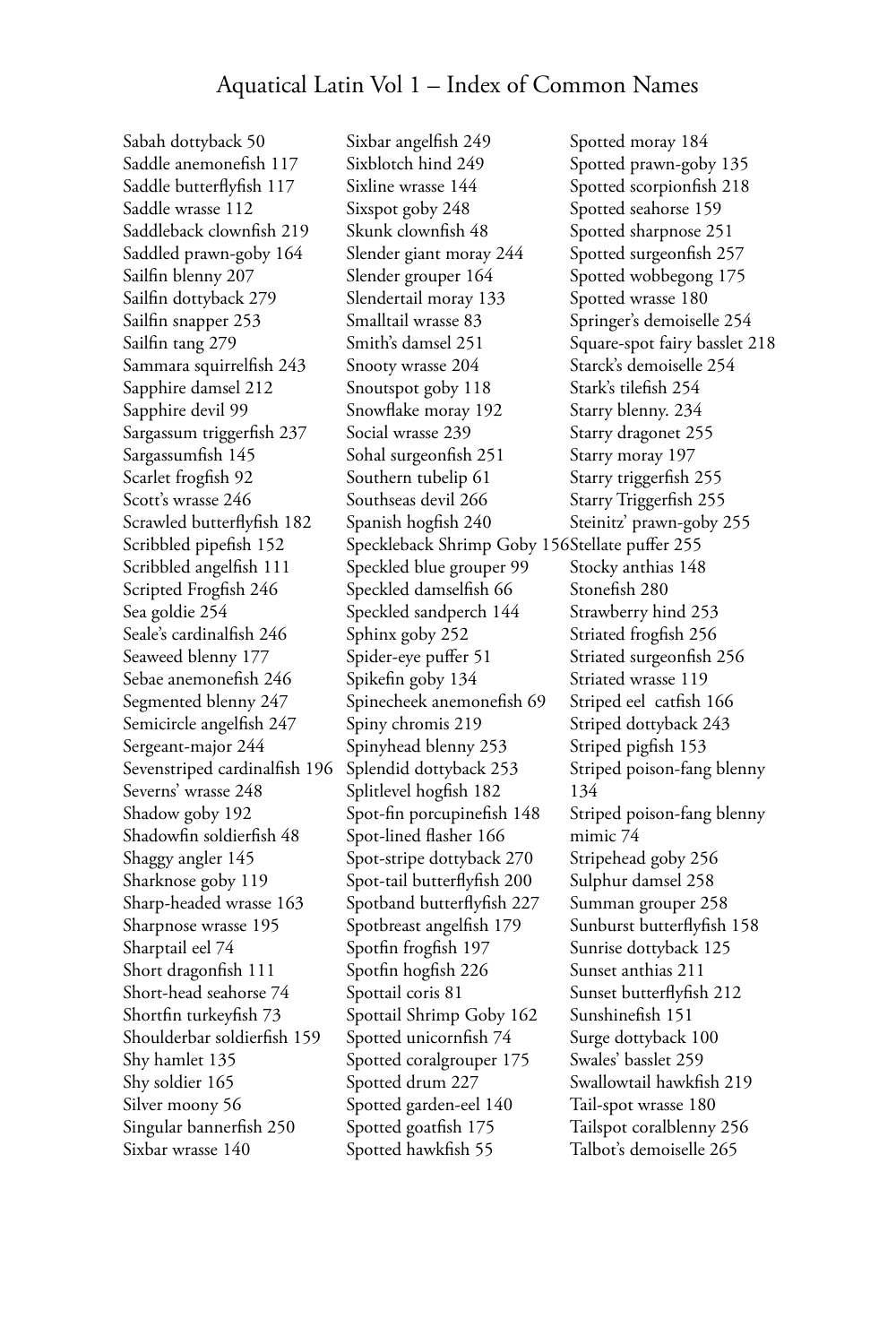Tanaka's Wrasse 266 Tangaroa shrimpgoby 266 Target shrimp goby 257 Tarry hogfish 70 Taylor's Garden Eel 266 Teardrop butterflyfish 275 Thompson's surgeonfish 268 Thornback cowfish 126 Thorny seahorse 146 Threadfin anthias 80 Threadfin butterflyfish 60 Threadfin cardinalfish 163 Threadfin wrasse 267 Threadtail anthias 196 Threeband damselfish 271 Threeband pennantfish 89 Threespot damselfish 216 Tiger snake eel 175 Tiger tail seahorse 94 Titan triggerfish 281 Tobaccofish 264 Tomato clownfish 127 Tomini surgeonfish 270 Tonga Fang Blenny 270 Tono's wrasse 270 Toothy goby 185 Torpedo wrasse 143 Tripplespot blenny 174 Tropical striped triplefin 256 Turkey moray 181 Twinspot coralblenny 70 Twinspot goby 71 Two-lined monocle bream 70 Two-spot basslet 70 Two-spot wrasse 70 Two-striped sweetlips 49 Twoband anemonefish 69 Twobar anemonefish 49 Twocoat coralblenny 109 Twospined angelfish 72 Twospot cardinalfish 224 Twospot hogfish 70 Twospot surgeonfish 71 Twospot turkeyfish 71 Twostripe Eviota 70 Twostripe goby 141

Twotone tang 245 Twotone wrasse 222 U-mark sandperch 251 Urchin Clingfish 166 Vagabond butterflyfish 277 Vagrant moray 75 Valentin's sharpnose puffer 278 Vanderbilt's chromis 278 Variable jawfish 278 Variable sabretooth blenny 278 Variegated lizardfish 279 Vermiculated angelfish 181 Waite's splitfin 284 Ward's sleeper 284 Warty frogfish 175 Web burrfish 54 Wedge-tail triggerfish 235 Weedy scorpionfish 127 Whip- fin wrasse 122 White ribbon eel 74 White tip soldierfish 281 White-banded triggerfish 47 White-edged lyretail 48 White-freckled surgeonfish 175 White-lined comb-tooth 215 White-spotted puffer 145 White-streaked grouper 201 White's seahorse 285 Whitebarred goby 214 Whitebarred wrasse 200 Whitebonnet anemonefish 164 Whitecap goby 133 Whitecheek surgeonfish 194 Whitelined toadfish 134 Whitesnout anemonefish 178 Yellowhead jawfish 60 Whitespot hawkfish 142 Whitespotted bambooshark 216 Whitespotted boxfish 181 Whitespotted devil 161 Whitespotted filefish 111 Whitetail dascyllus 57

Whitley's box 285 Wide-band Anemonefish 162 Wispy waspfish 168 Wrasse bass 118 Y-bar shrimp goby 121 Yellow angelfish 143 Yellow boxfish 98 Yellow clownfish 243 Yellow devilfish 124 Yellow goatfish 178 Yellow hawkfish 60 Yellow prawn-goby 90 Yellow striped cardinalfish 100 Yellow tang 123 Yellow threespot Dascyllus 60 Yellow tilefish 170 Yellow-brown wrasse 170 Yellow-edged lyretail 169 Yellow-edged moray 124 Yellow-green goby 60 Yellow-spotted chromis 125 Yellow-spotted tilefish 126 Yellow-spotted triggerfish 128 Yellowband wrasse 170 Yellowbanded pipefish 214 Yellowbar angelfish 175 Yellowbar sandperch 288 Yellowbelly cardinalfish 293 Yellowbelly hamlet. 45 Yellowbreasted wrasse 272 Yellowcheek wrasse 99 Yellowface angelfish 287 Yellowfin surgeonfish 287 Yellowfin blenny 124 Yellowfin damselfish 124 Yellowfin fairy wrasse 123 Yellowfin flasher wrasse 123 Yellowfin goatfish 278 Yellowhead wrasse 130 Yellowlined Fairy Basslet 170 Yellowlined Shrimp Goby 124 Yellownose prawn-goby 288 Yellowspotted scorpionfish 100 Yellowspotted wrasse 192